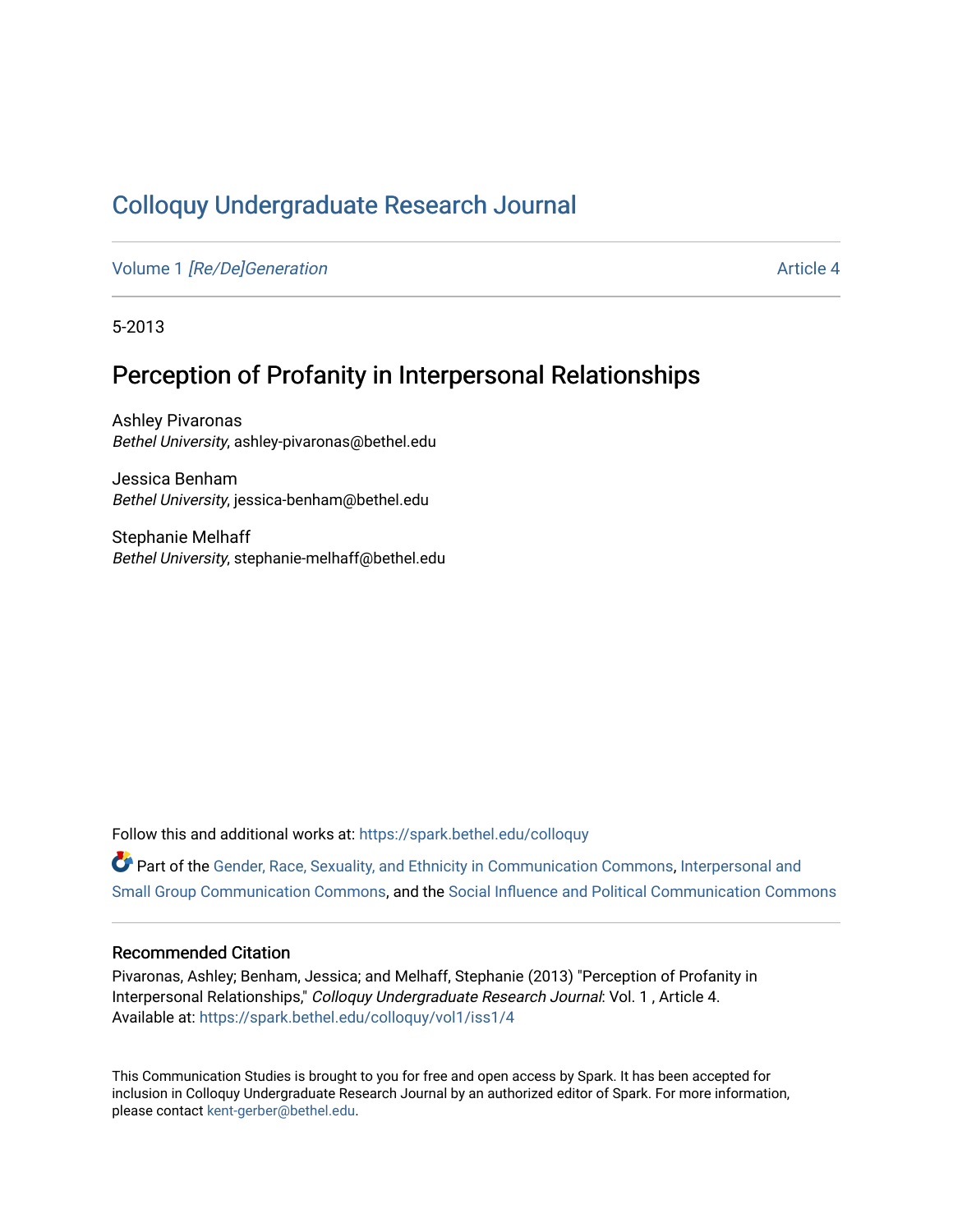# Perception of Profanity in Interpersonal Relationships

*Ashley Pivaronas, Jessica Benham, and Stephanie Melhaff* 

Swearing is a form of language commonly used, yet its use is oftentimes viewed negatively in certain Contexts (Johnson & Lewis, 2010). Swearing is an interesting form of expression because it is not a halo is not used to s a behavior typically taught or encouraged by authority figures (Thelwall, 2008). Hamilton (1989) emphasized the importance of examining the influence of perception of profanity usage by the receiver of the profanity, noting that perceived obscenity can differ from person to person. This study examined how gender and political orientation influence perception of profanity usage. Relationship to the user of the expletive, as well as the specific expletive used, were evaluated as factors in perception as well.

#### **Rationale**

The use of profanity in an interpersonal setting is worthy studying because it impacts how people perceive others in interpersonal relationships. For instance, Johnson and Lewis (2010) stated that swearing is a form of language that has interested scholars because it is commonly used, yet note that the effects are understudied due to a focus on "reasons for swearing or descriptions of swearing in television programming" (p. 107). Since it is so common, the use of profanity is something nearly everyone has experienced and been affected by.

The effects of swearing can be interpersonal and depend upon the action and reaction of people, which is at the core of communication research. Words are used to communicate meaning; coordination of meaning requires that insight is gained into how others perceive words, because others never fully know how the message is received without feedback. In this study, feedback will be gathered to explore the effects of profane language, specifically when it comes to the relationship between gender, status, political orientation, and swearing.

## **Literature Review**

Perception of profanity has been an area heavily studied by communication scholars, who have come to various conclusions about the role of gender, age, education, social norms, status, context, and power in determining the offensiveness of a given word. The existing literature has tended to focus especially on gender differences, with an emphasis on surveying college students and categorizing words by intensity or offensiveness. Thus, the literature categorizes types of expletives, characterizes differences in perception, places the expletives in context, and provides methods by which to evaluate expletive use.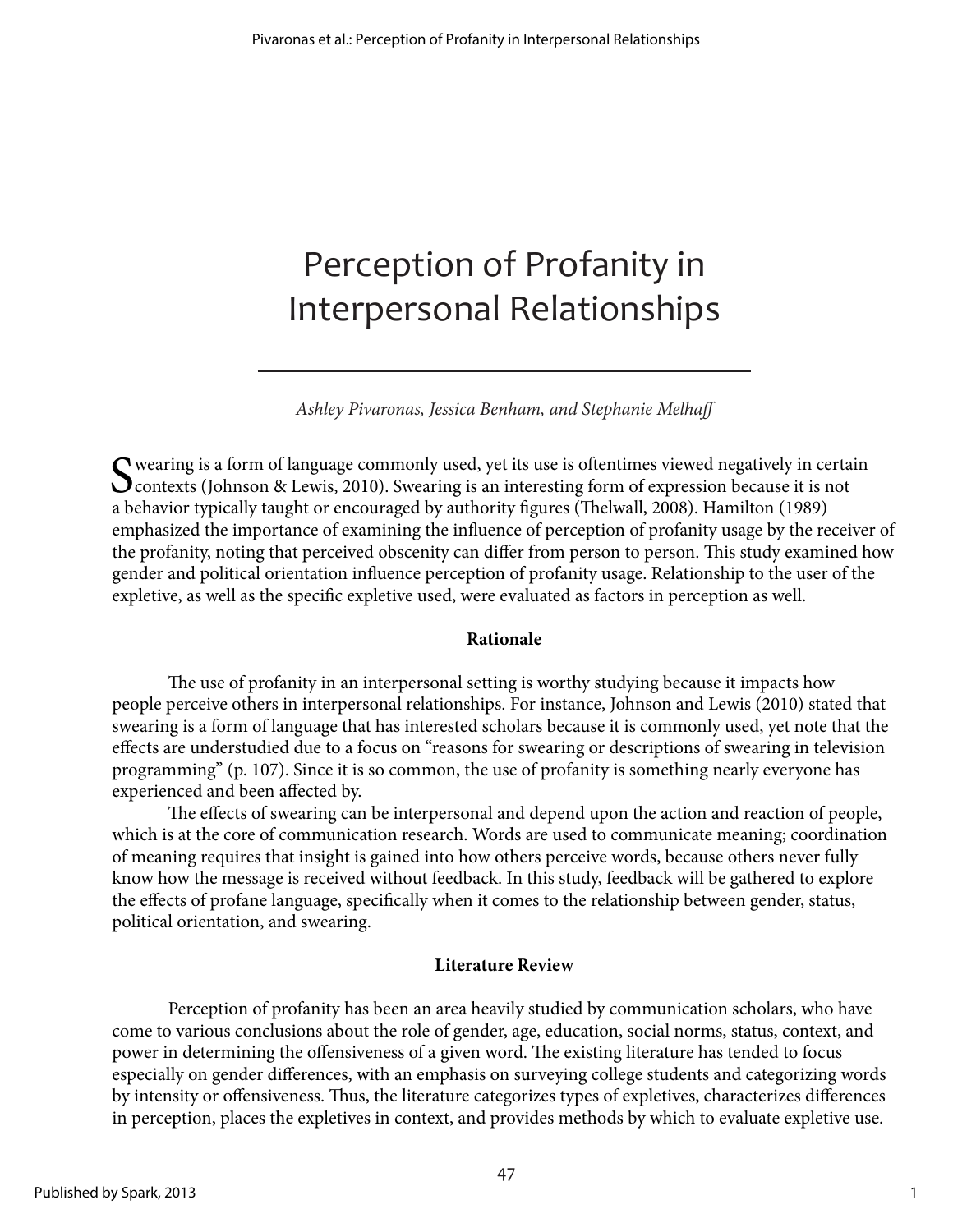*Definitions*

In order to begin this study, an overall definition of profanity was needed in order for specific words used by people to be denoted as expletives. Jay and Janschewitz (2008) defined swearing as "the use of taboo language with the purpose of expressing the speaker's emotional state and communicating that information to listeners" (p. 268). They proposed that profanity can either be planned or unplanned. If it was planned, it was not necessarily offensive; the context and use of the profanity determined whether it was impolite or polite. If it was unplanned, it was a result of an uncensored emotional response and the effect was also not always negative; the level of offensiveness may have been unintentional on the part of the sender, though it was often not perceived that way by the receiver.

Thelwall (2008) defined swearing as "the use of any word or phrase that is likely to cause offense when used in middle class polite conversation," and notes that these words and phrases shift over time due to cultural changes (p. 85). Expletives, according to De Klerk (1991), are words that "belong in the area of linguistic taboo…focus is typically sex and excretion…and anything that has a sacred place" (p. 157). Thus, Thelwall (2008) noted the correlation between swearing and offensiveness, while De Klerk (1991) identified that swearing is a social taboo. Both articles point to the fact that swearing has been viewed as a restricted social custom, as it should not be used in polite conversation and is viewed most negatively when used by females.

Sapolsky, Shafer & Kaye (2011) and Sapolsky and Kaye (2005) were the authors of a word designation outline that divided profane words into specific categories, which many articles thereafter have used to define profanity. The outline contained words that were to be considered expletives and what category the expletive would fall into. This made it easier to study profanity, since researchers could designate specific categories and ensure no confusion around which words were profane and which were not. Here is a synopsis of the words that were considered offensive, and what category the words fell into:

Seven Dirty Words: cocksucker, cunt, fuck, motherfucker, piss, shit, tits Sexual Words: pussy, dick Excretory Words: shithead, asshole, douchebag Strong Words: whore, bastard, bitch, son of a bitch Mild Words: God/Lord, Christ/Jesus Christ, slut, goddamn (Sapolsky et al., 2011, pp. 55, 54).

Thelwall (2008) referred to 15 different categories of swearwords. These include:

Predicative negative adjective: *the film is shit* Adverbial booster: *fucking marvellous* Cursing expletive: *fuck you!* Destinational usage: *fuck off!* Emphatic adverb/adjective: *he fucking did it* Figurative extension of literal meaning: *to fuck about* General expletive: *oh fuck!* Idiomatic set phrase: *fuck all* Literal usage denoting taboo referent: *we fucked* Imagery based on literal meaning: *kick the shit out of* Premodifying intensifying negative adjective: *the fucking idiot* Pronominal form with undefined referent: *got shit to do* Personal: Personal insult referring to defined entity: *you fuck!* Reclaimed usage with no negative intent: *niggaz* as used by black rappers Religious oath used for emphasis: *by God* (p. 87).

Thelwall (2008) selected specific swear words and categorizes them based on BBC guidelines, which label three strengths of swearwords, and the US "dirty words" list. He also looks to the formation, purpose, strength, spellings and implicit use of swearing as important categories for research.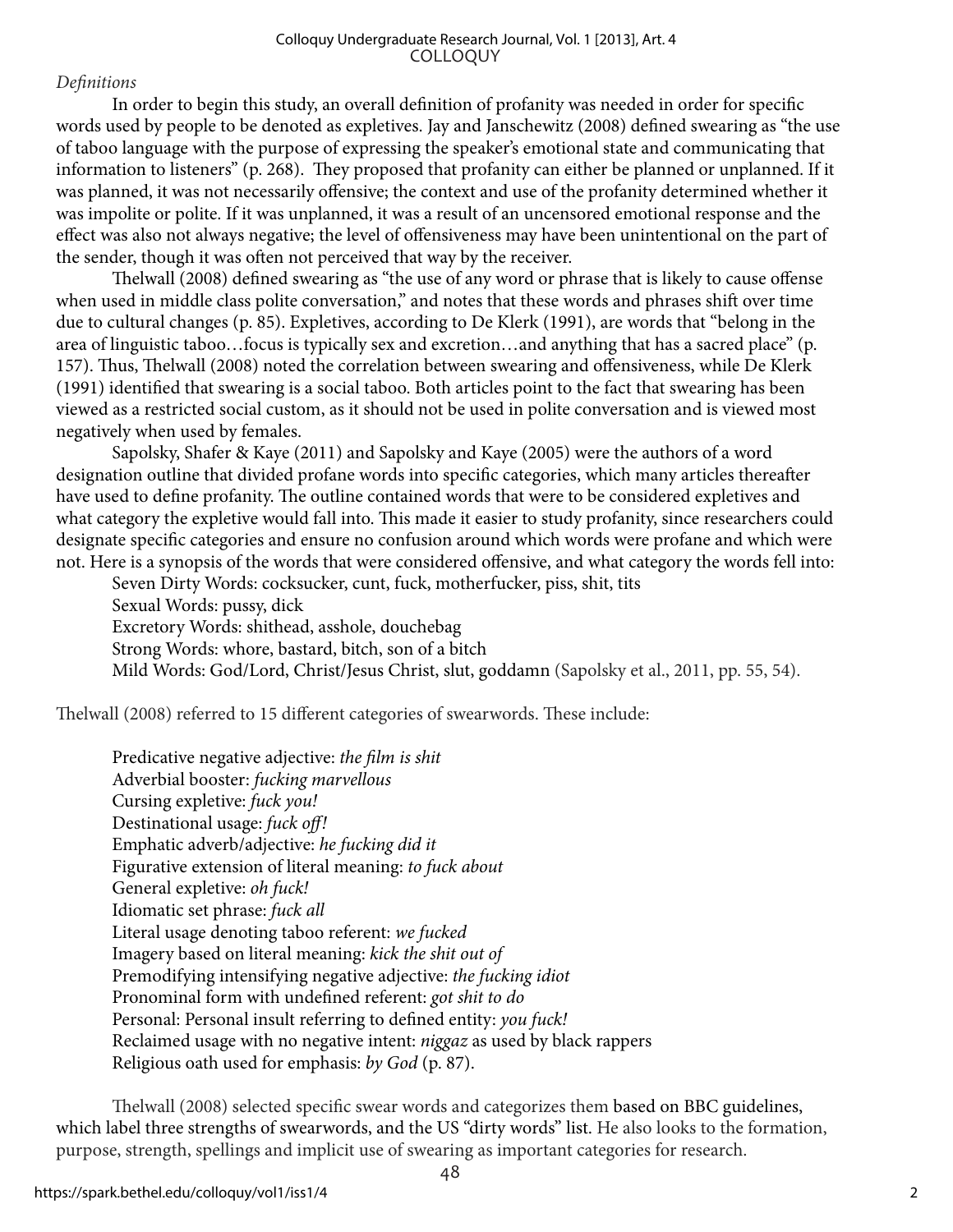The categories developed by Thelwall (2008) were focused more on the grammatical usage of the expletives, while those created by Sapolsky et al. (2011) and Sapolsky and Kaye (2005) grouped the words based on similar meanings or strength ratings of the word.

#### *Gender Differences*

Much scholarly activity has occurred within the realm of gender differences in expletive use and perception, regardless of whether this was the original focus of the research. This was due to the fact that almost every study involved both men and women, and trends that were drawn within the results of the findings with both men and women were too significant to ignore. For instance, in Bostrom, Baseheart, & Rossiter (1973), the researchers were studying the effect of profanity on persuasiveness, and in the end, they found gender to have a "significant effect" (p. 469) on the ability of the speaker to persuade others, including it in their results sections though it was not a part of the original hypothesis.

Most articles that studied the relationship between gender and profanity found that it is widely expected that women not use profanity, meaning that males who use profanity were generally seen as more socially acceptable than females (Bostrom et al., 1973; Cohen & Saine, 1977; De Klerk, 1991; Hamilton, 1989; Howell & Giuliao, 2011; Sapolsky et al., 2011; Thelwall, 2008). Hamilton (1989) also found that gender differences played a big role in perceived lewdness, competence, trustworthiness, sociability, pleasantness, and politeness. Both men and women were perceived negatively in those five categories if they used profanity, but women experienced a more negative response than men in those categories if they swore.

Cohen and Saine (1977) conducted a study in which they examined "the effects of profanity on observer judgments of a speaker's character," with special regard to gender difference (p. 45). Their study found that a speaker's use of profanity resulted in an increase in negative perceptions of the speaker, but that members of one gender viewed members of the opposite gender less negatively than those of the same gender (Cohen & Saine, 1977). Females, according to the research, tend to be more offended by use of explicit language than males. Sapolsky et al. (2011) found that female participants were more likely to find words significantly offensive than male participants. Howell and Giuliao (2011) found a similar result, discovering that men who swear at women are judged more harshly by participants than women swearing at women or men swearing at men. Another interesting finding cited by Howell and Giuliao (2011) was that men overall were less offended by swearing in general than women were.

Research also finds that males tend to use stronger language than females. For instance, Thelwall (2008) examined expletive use by male and female adolescents and found that, in both the UK and the US, males used "significantly more moderate and very strong language" than females did (p. 96). The study also found that specific words were used more often by either gender. In the UK, *fuck, cunt,* and *ass* were used more commonly by males. In the US, *whore* and *slut* were used more often by females, while *fuck* and *nigga* are significantly associated with males.

De Klerk (1991) tied the gender difference in profanity usage to social power, since women do not tend to enjoy positions of power within the South African society that the study analyzed. This study also found that males used stronger expletives than females, but noted that variables of age and education, which are also variables of social power, positively impacted levels of expletive usage.

On the other hand, Johnson and Lewis (2010), in their research on profanity in the workplace, found an interesting lack of a relationship between swearing and speaker sex. They conclude that it is possible that sex differences are changing over time, as it is becoming more socially acceptable for females to swear.

Also related to social power, a widespread intentional bias towards feminism has begun to develop with regard to swearing, causing people to view women who swear less negatively (Hamilton, 2003). This means that women who are in favor of equality between the sexes, and are aware of the fact that women are viewed more negatively than men are when they swear, intentionally try to swear more to acclimate society towards this phenomenon. In other words, they try to take society's thought captive, and reform it.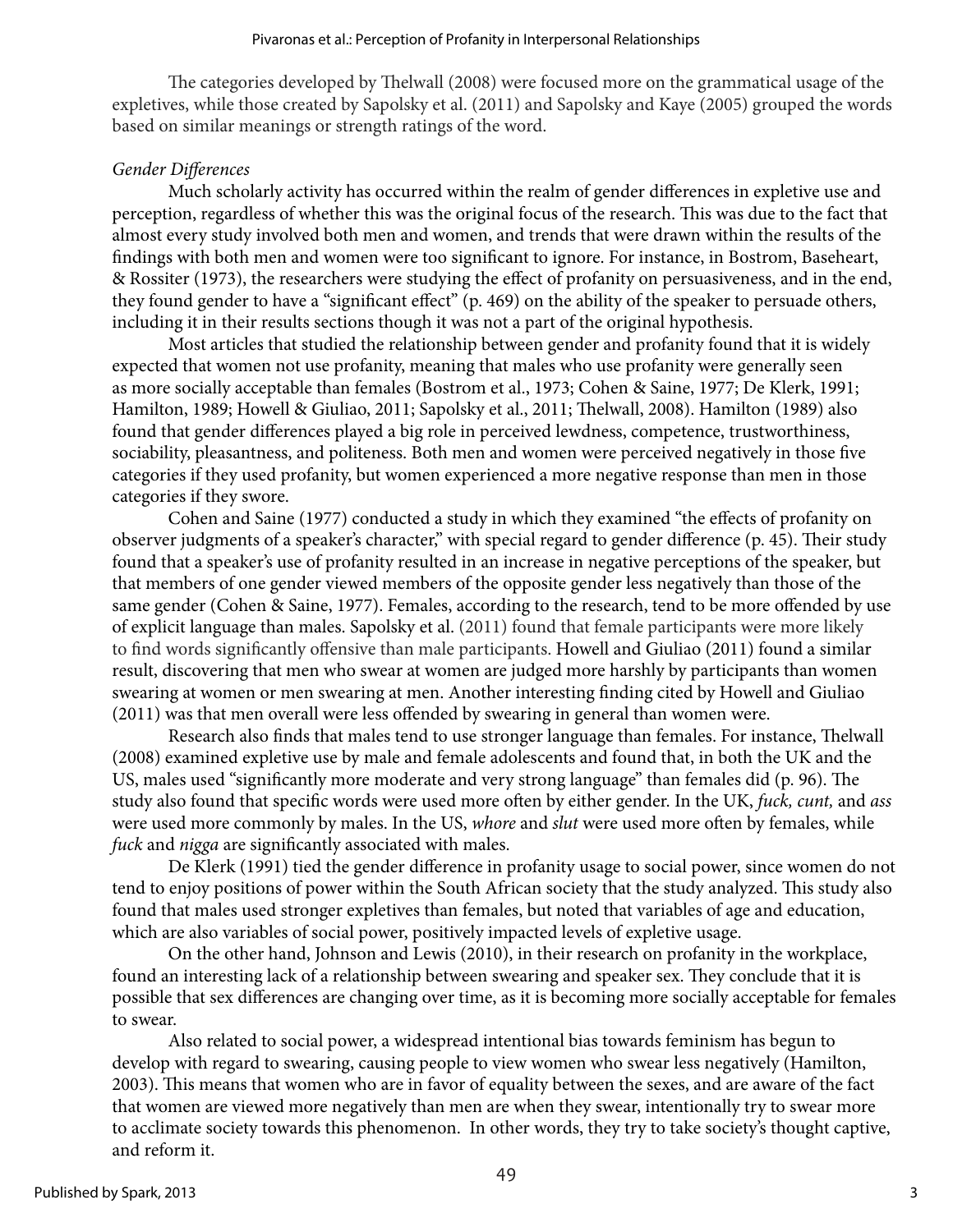Sapolsky et al. (2011) found that conservatives tend to rate explicit language as more offensive than liberals do. There was little mention of political orientation in other literature about expletive usage.

## *Speaker Relationship Differences*

De Klerk (1991) noted that teenagers view expletive use by adults to be most inappropriate and argued that this might be due to the teenage desire to rebel against social norms. Thelwall (2008) also examined the influence of authority figures or adults and finds swearing an interesting form of expression because it not a behavior that is typically taught or encouraged by authority figures.

Another common theme was the difference in perception that occurs between employee and employer when expletives are used. Johnson and Lewis (2010) found that the use of profanity by a superior was seen as both surprising and as a sign of incompetence, noting that this appeared to be caused by the formal context of the interaction. In a casual, social gathering, the negative perceptions were much lower, meaning participants expected and accepted the use of profanity in a non-professional setting.

The coach-athlete relationship is another example of the impact of authority on perception of profanity. Howell and Giuliao (2011) studied the effects of swearing in a coaching context. They found that swearing overall was viewed negatively in a coaching context, and advised coaches to steer away from it, especially within the context of giving criticism. They also found that use of profanity does not increase the effectiveness of a coach's speech in any way. This was because swearing was viewed to make even the most neutral tones negative (Howell & Giuliao, 2011).

## *Age and Status Differences*

De Klerk (1991) examined the role that status, which the study defined as social power, plays in use of expletives by examining expletive use by teenagers. Older students generally used stronger expletives than younger students did, while those who had attended a private school used stronger expletives than those who had gone to a public school. De Klerk (1991) concluded that all three variables – sex, age, and education – have an impact on social power, and therefore, on the use of expletives. Male adolescents have an easier time breaking social norms than female adolescents, meaning that it might be more accepted for male adolescents to push the boundaries on expletive usage.

## *Contextualizing Use of Expletives*

**Physical Location.** Johnson and Lewis (2010) conducted research about the perception of swearing at the workplace. Johnson and Lewis (2010) had desired to do additional research regarding the location of the expletive use because they did not see adequate existing research within an interpersonal setting and felt that past studies had not taken the context of expletive use into account.

Jay and Janschewitz (2008) researched the contextual elements of speaker, location and type of word. They found that "it is more appropriate for a dean to swear in the office than it is to swear anywhere else on campus. Conversely it is very inappropriate for a student to swear in a dean's office while it is entirely appropriate in a dorm room" (Jay & Janschewitz, 2008, p. 283).

**Media.** Thelwall (2008) examined the use of profanity by middle and high school students on their personal MySpace pages. This was in an attempt to determine if there was a gender difference in use of profanity on the Internet. Context was important because use of profanity in an online setting could or could not be more acceptable than in an in-person setting.

Another study notes that "warning labels, bleeping, and gender" have an impact on how viewers perceive the show and characters when profanity is present (Krcmar & Sohn, 2004, p. 570). Kaye and Sapolsky have done a series of studies in the media profanity realm and found that ratings in general do not accurately reflect the program content any longer. Kaye and Sapolsky (2001) found that the ratings used on primetime television shows such as TV-PG, TV-G, or TV-L, were no longer accurate or up to date. What was once rated as PG should have been considered TV-14 due to the program being more laced with profanities than before; the researchers found that the same level of profanities used in a TV-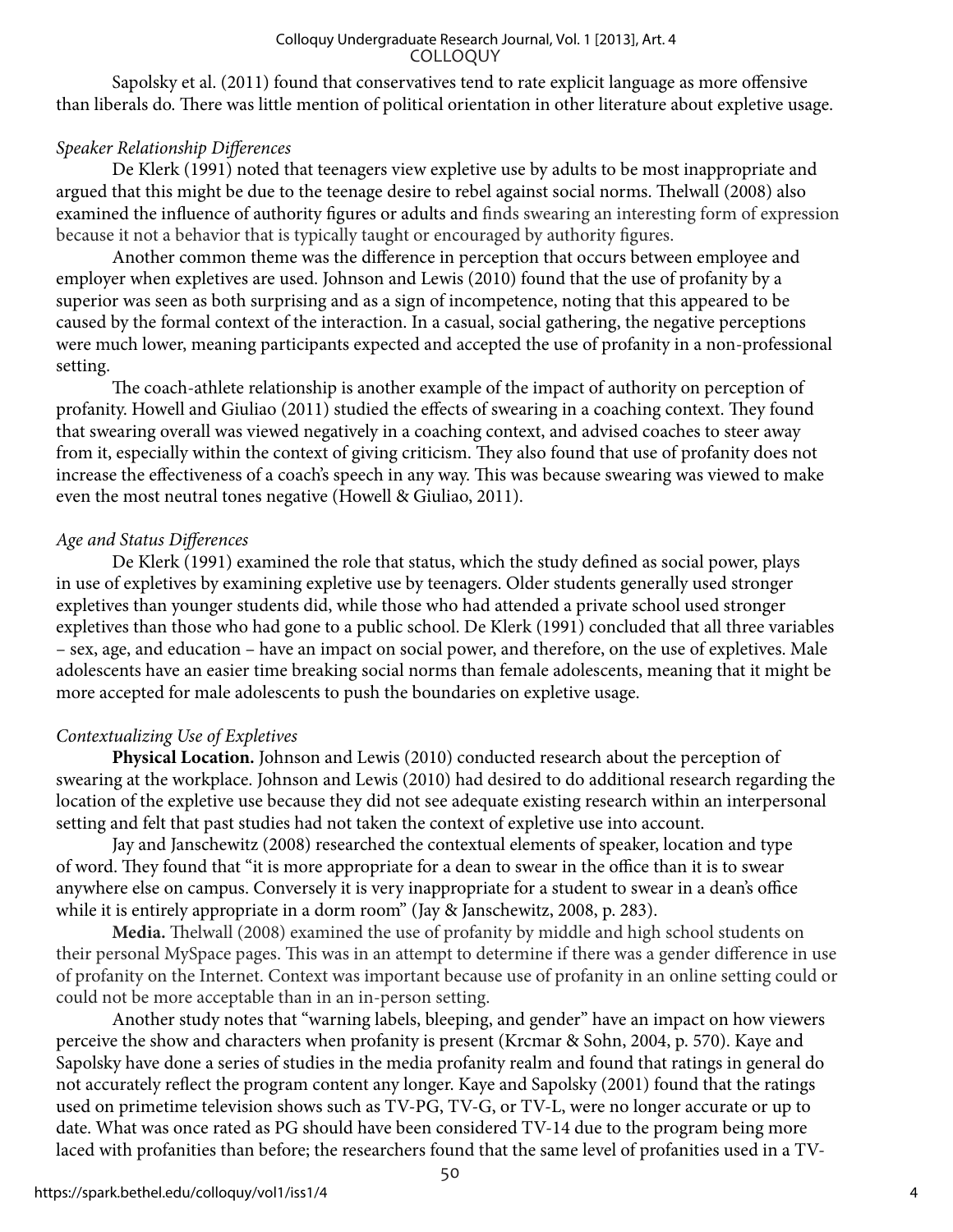14 show were the same as a TV-PG program. Then, in 2004, Kaye and Sapolsky found that there was a sizeable increase in the use of profanity in the 21st century than previously documented in their 1997 study.

Their findings also supported the fact that more profanity was used specifically in the first hour of primetime television, which is the hour that children and young adults watch the most. Human beings in an impressionable age group such as children and young adults will likely mirror what they see on TV. With this research, it can reasonably be concluded that if children are hearing more profanity on TV, which Kaye & Sapolsky's study proved, they will be more likely to swear in general.

Finally, in 2011, Sapolsky et al. conducted further research in their program, justifying their work by noting that the use of expletives on television has been continuing to increase. In this study, the authors specifically focus on the idea that time plays an important role in determining context, noting that the offensiveness of words changes over time.

**Interpersonal Conflict.** The purpose of Young's (2004) study was to examine the use of profanity during situations of interpersonal conflict. She especially drew attention to the importance of attribution theory, noting that the assumptions that a person makes about the other person's intent during a conflict situation can impact the relationship. This led Young (2004) to examine the importance of perception of intent of profanity to conflict situations, since profane language, she notes, is commonly employed in such scenarios.

#### **Need for Further Research**

Based on the literature review, clear areas of research within perception of profanity emerged: gender, status, and political orientation. Because the existing literature disagreed on the relationship between gender, status, and profanity usage, further research is necessary in these areas. Additionally, the research on the relationship between political orientation and expletive use was sparse. Thus, this study seeks to fill in these gaps and provide further analysis about these relationships.

#### **Method**

#### *Hypotheses and Research Question*

The areas of research mentioned above led to the following hypotheses and research question.

**Hypothesis 1**. Females will view each expletive as more offensive than males.

This hypothesis was tested by asking participants to disclose their gender. Gender was compared with the ratings of expletives using an independent samples T-test.

**Hypothesis 2**. College students will judge authority figures more negatively than their peers for use of profane language.

This hypothesis was tested by asking participants to provide ratings of offensiveness on a Likerttype scale for categories of authority figures and peers. The ratings on words when used by each category of person were added together to form a single value for overall perception of usage by that category of person. A paired-samples t-test was run to compare the difference in perception of profanity usage between college students and parents, college students and professors, and college students and bosses.

**RQ**. Will there be a significant difference in how political conservatives and political liberals view each expletive?

There is very little existing scholarly literature on the issue. It was tested by asking participants to disclose political orientation via the Likert-type scale established by the ANES Guide to Public Opinion and Electoral Behavior, which classified participants into the following groups: extremely liberal, liberal, slightly liberal, moderate, slightly conservative, conservative, extremely conservative, haven't thought much about it. A One-Way ANOVA was run to identify any significant difference in perception by the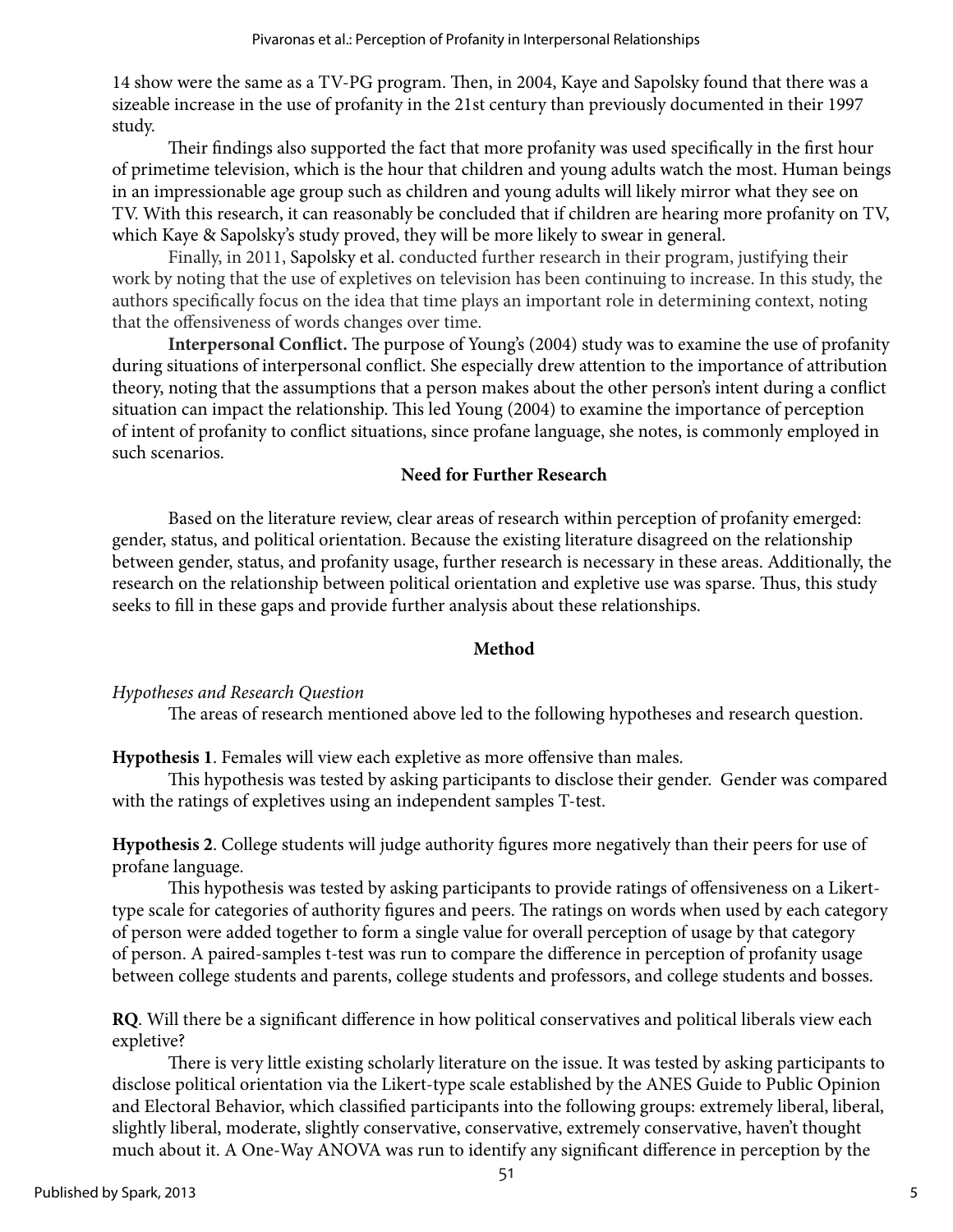groups. Participants who answered that they "haven't thought much about" their political orientation were removed from the results for two reasons. First, because this was not a category tested by the research question and second, because the ANOVA would have coded these participants as even more extreme than "extremely conservative" because of the relative position of the categories on the Likert-type scale used.

## *Population and Survey*

Three hundred students from a Midwestern university were quasi-randomly selected by culling email addresses alphabetically from the student directory, adjusting for gender and year in school by selecting an equal number of males and females, freshmen-seniors, to receive an email invitation to complete a survey online (n=81 who opened the survey, 67 who completed). This reflects the fact that much of the existing literature involved surveying undergraduate students (Hamilton, 1989; Jay & Janschewitz, 2008; Johnson & Lewis, 2010; Sapolsky, et al., 2011; Young, 2004). Participants were asked if English was their native language; those who answered "no" were removed from the survey, due to the potential for language barriers to influence perception of the expletives (De Klerk, 1991; Jay & Janschewitz 2008; Sapolsky, et al., 2011).

Expletives were categorized as follows according to the standards established by Sapolsky et al. (2011) and Sapolsky & Kaye (2005):

Seven Dirty words: cocksucker, cunt, fuck, motherfucker, piss, shit, tits Sexual words: pussy, dick Excretory words: shithead, asshole, douchebag Strong words: whore, bastard, bitch, son of a bitch Mild words: God/Lord, Christ/Jesus Christ, slut, goddamn

The rating scales for the expletives were adapted from the survey created by Sapolsky et al. (2011). Participants who chose to complete this survey were asked to rate the offensiveness of a specific profane word when used by a specific category of person on a Likert-type scale of 1 to 7. One was not offensive at all, seven was highly offensive. The types of people those within the study rated were college students, employers, parents, and professors. College students were considered peers of the participants, while the other three groups were considered authority figures.

| On a scale from 1 to 7, with 1 being not at all offensive and 7 being extremely offensive, how would you rate the following words when<br>used by each person? |  |                  |                                                 |   |   |                                                 |            |
|----------------------------------------------------------------------------------------------------------------------------------------------------------------|--|------------------|-------------------------------------------------|---|---|-------------------------------------------------|------------|
| "shit"                                                                                                                                                         |  |                  |                                                 |   |   |                                                 |            |
|                                                                                                                                                                |  | $\overline{2}$   | 3                                               | 4 | 5 | 6                                               |            |
| <b>College Student</b>                                                                                                                                         |  | $\left( \right)$ | $\left( \begin{array}{c} 1 \end{array} \right)$ |   |   |                                                 |            |
| Parent                                                                                                                                                         |  |                  |                                                 |   |   |                                                 |            |
| Professor                                                                                                                                                      |  | $\left( \right)$ | $\scriptstyle\odot$                             |   |   | $\left( \begin{array}{c} 1 \end{array} \right)$ | $\epsilon$ |
| <b>Boss</b>                                                                                                                                                    |  |                  |                                                 |   |   |                                                 |            |

*Figure 1.* Sample survey question. This figure illustrates the rating scale and categories used in the survey.

#### **Results**

## *Hypothesis 1*

**Hypothesis 1**. Females will view each expletive as more offensive than males.

There was not a significant difference (p>.05) in perception between females and males of any of the expletives when used by any of the categories of people.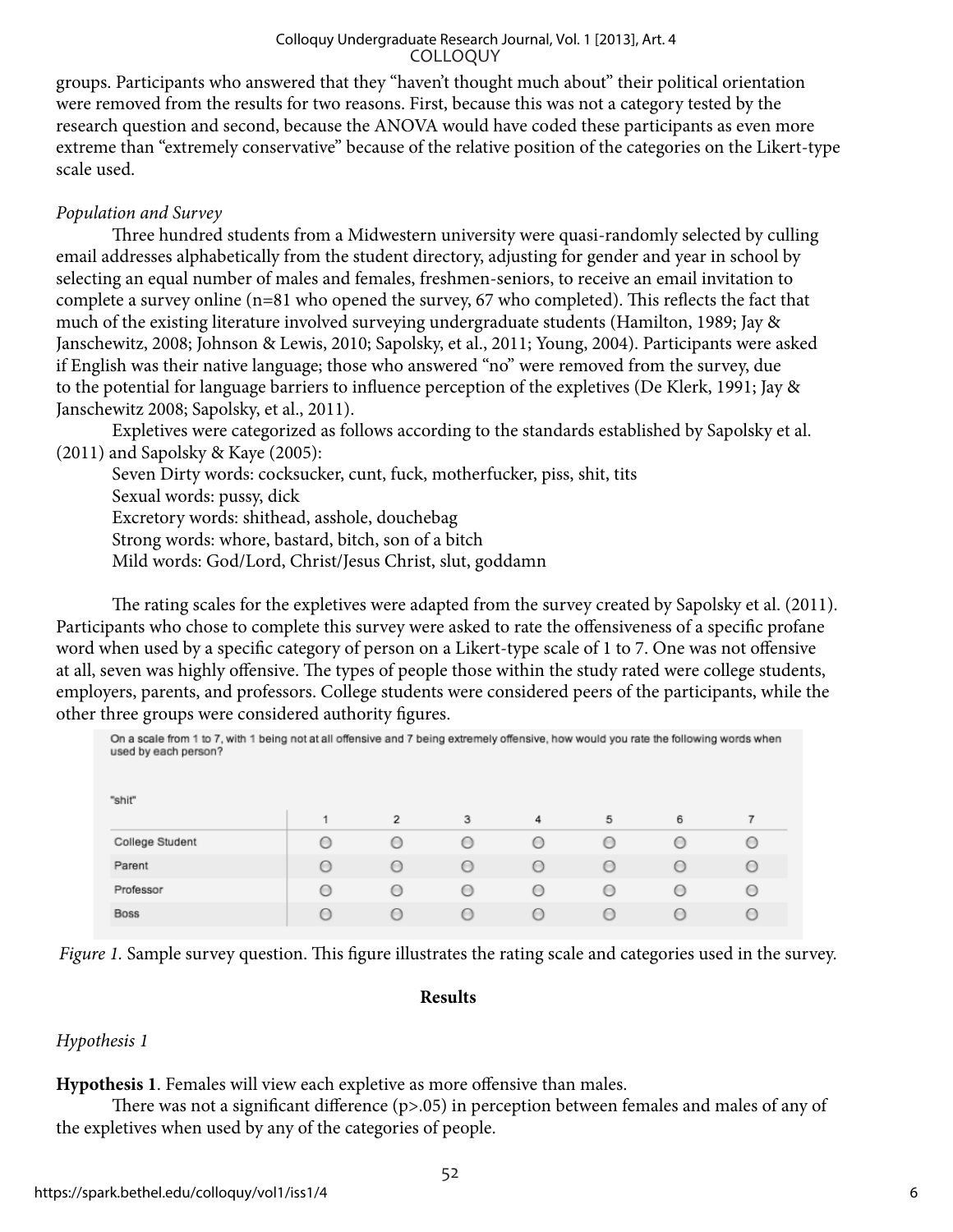## *Hypothesis 2*

**Hypothesis 2***.* College students will judge authority figures more negatively than their peers for use of profane language.

Hypothesis 2 was significantly confirmed by the study, as college students judged parents, professors, and bosses more negatively than their peers for use of profane language.

**Hypothesis 2a***.* College students will judge parents more negatively than their peers for use of profane language.

There was a significant difference (t(61)=-8.961, p<.001) between how college students viewed use of profanity by parents (M=103.22) and by peers (M=84.85).

**Hypothesis 2b***.* College students will judge professors more negatively than their peers for use of profane language.

There was a significant difference  $(t(61)=-9.284, p<.001)$  between how college students viewed use of profanity by professors (M=109.27) and by peers (M=84.39).

**Hypothesis 2c***.* College students will judge bosses more negatively than their peers for use of profane language.

There was a significant difference (t(61)=-9.435, p<.001) between how college students viewed use of profanity by bosses (M=106.71) and by peers (M=84.89).

## *Research Question*

**RQ***.* Will there be a significant difference in how political conservatives and political liberals view each expletive?

There was no significant difference  $(p > .05)$  between political conservatives and political liberals in any of the interpersonal contexts. (n=48 conservatives, 13 moderates, 13 liberals, 7 who hadn't thought about it or declined to state).

## **Discussion**

## *Hypothesis 1*

This study, which finds a lack of significant difference in perception of profanity between males and females, contradicts much previously conducted scholarly research (Cohen & Saine, 1997; Howell & Guiliao, 2011; Sapolsky et al., 2011). It does, however, coincide with research conducted by Johnson and Lewis (2010) and Stapleton (2003), which also found no relationship between gender and swearing.

A potential reason for this difference is that gender differences are changing over time; as it becomes more acceptable for females to swear, negative perception of expletive-use by females decreases. This could also be tied to the issue of social power; as feminists attempt to intentionally shift societal attitudes toward expletive-use, female perception of profanity also shifts (Hamilton, 2003).

A limitation of this study was a significant lack of males who participated; there were over twice as many females who took the survey as males, which could have potentially impacted the results.

## *Hypothesis 2*

The findings related to Hypothesis 2 are consistent with the literature. It extends De Klerk's (1991) study, which noted that teenagers view expletive use by adults to be most inappropriate, by also finding that college students view the use of expletives by those older or in authority as most inappropriate. Results support the findings of Johnson and Lewis (2010) by showing that use of profanity by a boss is viewed negatively. The study also expands on the previous literature by showing that profanity usage by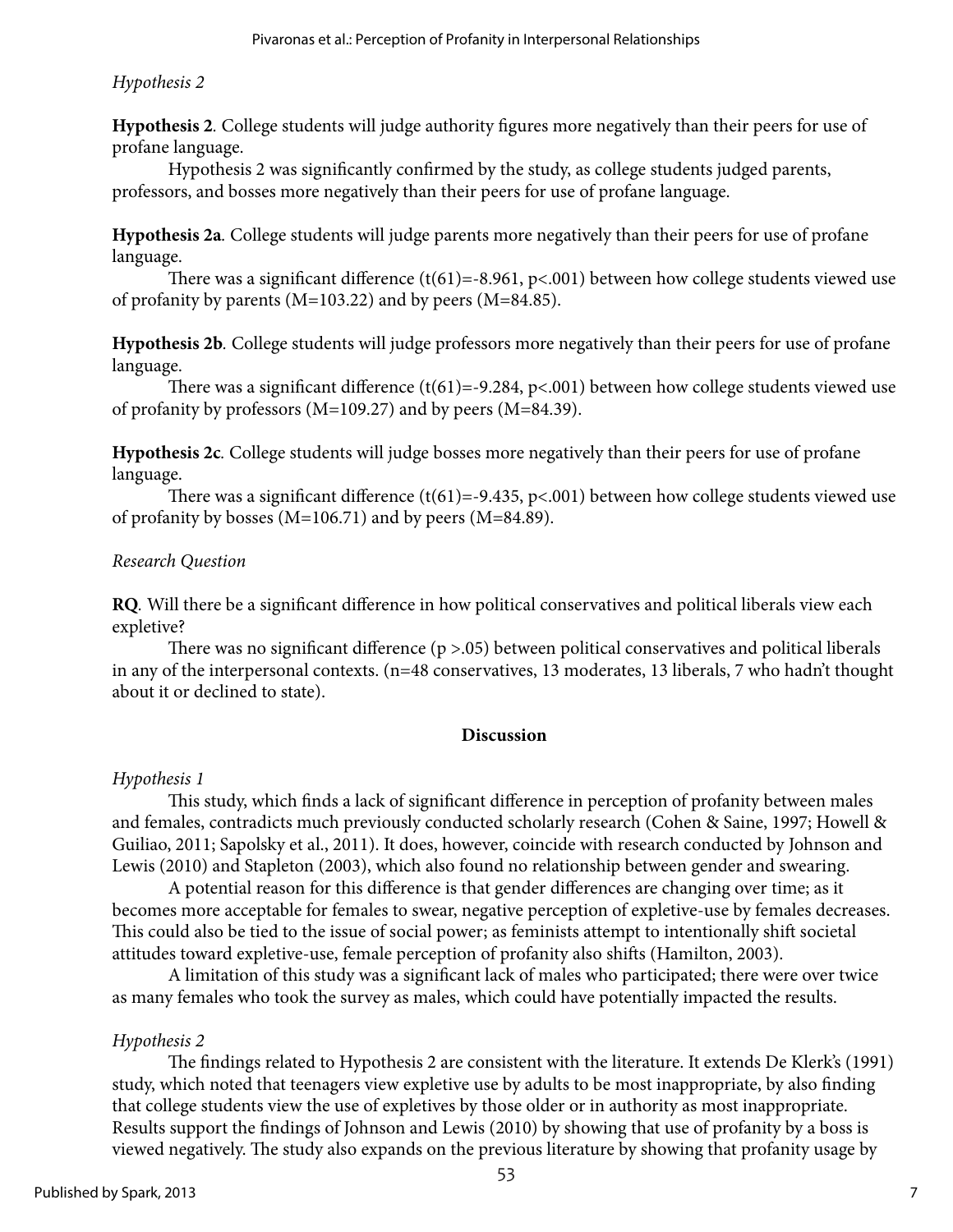parents and professors is also viewed negatively, as none of the literature we examined looked specifically to the parent-child relationship or to the professor-student relationship. Howell and Giuliao (2011) examined the coach-athlete relationship, which relate to the present results on perception of professor usage of profanity because of their finding that coaches' use of profanity is viewed negatively, as both are teacher-student relationships. Both coaches and professors tend to encourage students to achieve and to reach goals; the use of profanity in such situations would most likely be viewed similarly due to the similar contexts.

A reason why college students might view use of profanity by authority figures as negative is that it violates what they perceive to be the social norms (DeKlerk, 1991). Thelwall (2008) notes that teenagers do not expect adults to legitimize profanity usage; the same assumption could quite possibly be true of college students. Johnson and Lewis (2010) emphasize the importance of prior expectations in formation of opinions about profanity usage. The use of profanity by an authority figure might therefore violate a college student's expectations for language use.

A limitation of the research within this hypothesis is that the survey did not specify the context in which the authority figures were using profanity. Because perception of profanity most certainly depends on the context in which it is used, this does restrict the conclusions that can be drawn within this portion of the study.

#### *Research Question*

A substantial limitation with regard to the research question is that a majority of those who took the survey were conservative. In fact, the number of political liberals is not even statistically significant. Thus, while this study contradicts the findings of Sapolsky et al. (2011), this is quite possibly due to the sample size and population.

## *Survey Completion*

81 of the members of the survey population opened the survey. Of those, 13 exited the survey upon seeing the first word, "cocksucker." Only three other participants left at later points in the survey. It was an intentional choice on the part of the researchers to put the most offensive words, the seven dirty words, first in the survey. The thought was that those offended by these words would leave the survey earlier as opposed to later, thus not wasting their time or the time of the researchers in culling their responses out of the results. This appears to have been successful, as a significant majority of those who left the survey exited after having electronically signed the informed consent, but prior to rating the word, "cocksucker."

#### **Conclusion**

Profanity and how it relates to perception impacts many different realms of interpersonal communication. This research found that gender does not have a significant difference on the perception of profanity, nor does political affiliation. The only significance the findings yielded was within the realm of authority figures, which showed that profanity usage by professors, parents, and bosses is viewed more negatively by college students than when it is used by their peers. This was consistent with the literature; however, this study was unique in that it included parent-child and professor-student relationships as factors. Regardless of what sphere profanity is found in, it undeniably impacts daily life and relationships, which signifies its importance and relevance today.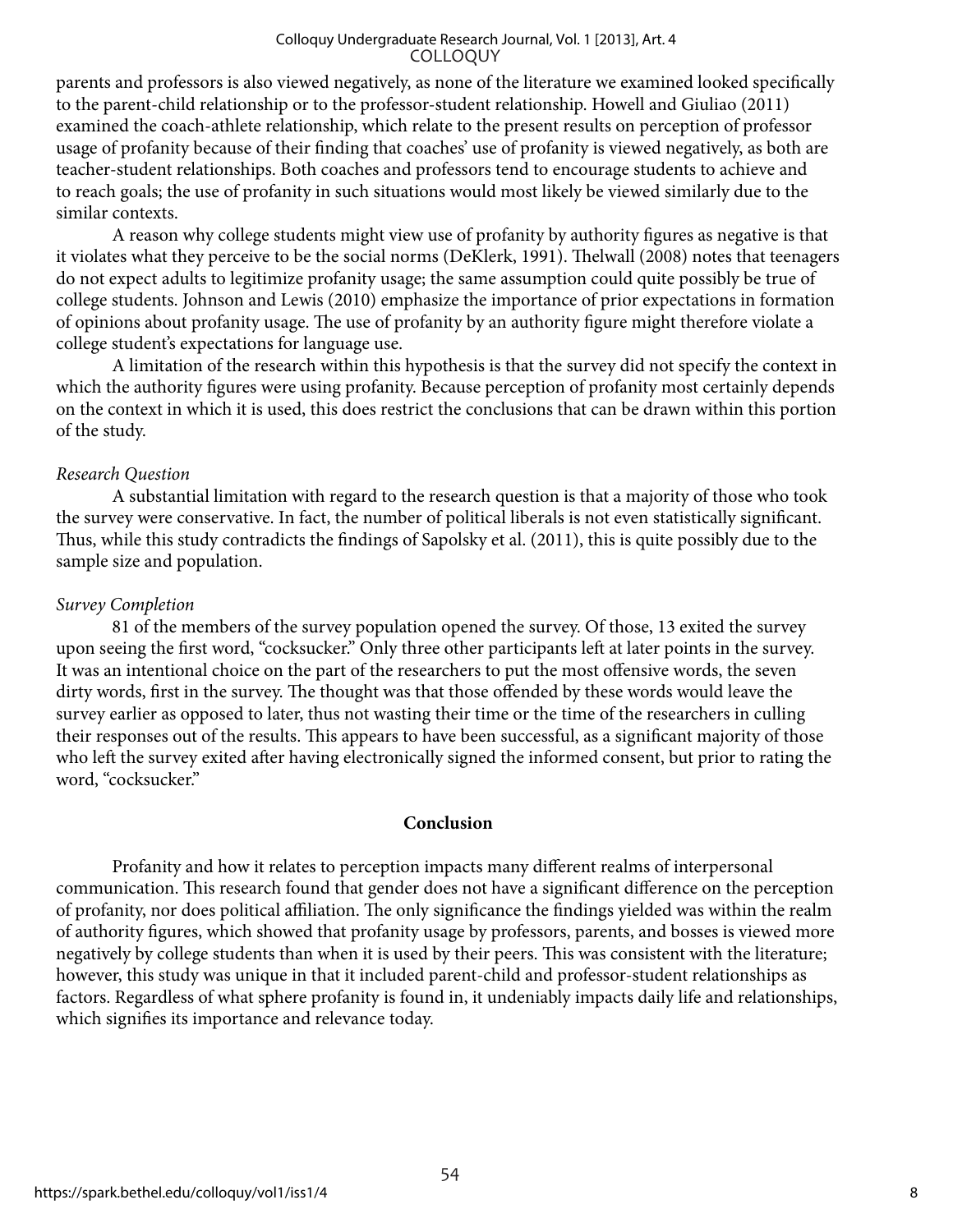#### References

- American National Election Studies. (2008). Liberal-conservative self-identification 1972-2008. *The ANES Guide to Public Opinion and Electoral Behavior*. Retrieved from http://www.electionstudies. org/nesguide/toptable/tab3\_1.htm
- Bayard, D., & Krishnayya, S. (2001). Gender, expletive use, and context: Male and female expletive use in structured and unstructured conversation among New Zealand University students. *Women & Language*, *24*(1), 1-15.
- Bostrom, R. N., Baseheart, J. R., & Rossiter, C. M. (1973). The effects of three types of profane language in persuasive messages. *Journal of Communication, 23*(4), 461-475.
- Cohen, M. M., & Saine, T. J. (1977). The role of profanity and sex variables in interpersonal impression formation. *Journal of Applied Communications Research*, *5*(2), 45.
- De Klerk, V. (1991). Expletives: Men only?. *Communication Monographs*, *58*(2), 156-170.
- DuFrene, D. D., & Lehman, C. M. (2002). Persuasive appeal for clean language. *Business Communication Quarterly*, *65*(1), 48-55.
- Hamilton, M. A. (1989). Reactions to obscene language. *Communication Research Reports, 6*(1), 67-69.
- Howell, J. L., & Giuliano, T. A. (2011). The effect of expletive use and team gender perceptions of coaching effectiveness. *Journal of Sport Behavior, 34*(1), 69-81.
- Jay, T., & Janschewitz, K. (2008). The pragmatics of swearing. *Journal of Politeness Research: Language, Behavior, Culture, 4*(2), 267-288.
- Johnson, C. L. (1991). *Gender differences in perception and usage of profanity*. Berkeley, CA: University of California.
- Johnson, D. (2012). Swearing by peers in the work setting: Expectancy violation valence, perceptions of message, and perceptions of speaker. *Communication Studies*, *63*(2), 136-151. doi:10.1080/105109 74.2011.638411
- Johnson, D., & Lewis, N. (2010). Perceptions of swearing in the work setting: An expectancy violations theory perspective. *Communication Reports*, *23*(2), 106-118. doi:10.1080/08934215.2010.511401
- Kaye, B. K., & Sapolsky, B. S. (2001). Offensive language in prime time television: Before and after content ratings. *Journal of Broadcasting & Electronic Media, 45*(2), 303-319.
- Krcmar, M., & Sohn, S. (2004). The role of bleeps and warnings in viewers' perceptions of on-air cursing. *Journal Of Broadcasting & Electronic Media*, *48*(4), 570-583.
- Sapolsky, B. S., & Kaye, B. K. (2005). The use of offensive language by men and women in prime time television entertainment. *Atlantic Journal Of Communication*, *13*(4), 292-303. doi:10.1207/ s15456889ajc1304\_5
- Sapolsky, B. S., Shafer, D. M., & Kaye, B. K. (2011). Rating offensive words in three television program contexts. *Mass Communication & Society, 14*(1), 45-70. doi:10.1080/15205430903359693

Stapleton, K. (2003). Gender and swearing: A community practice. *Women & Language*, *26*(2), 22-33.